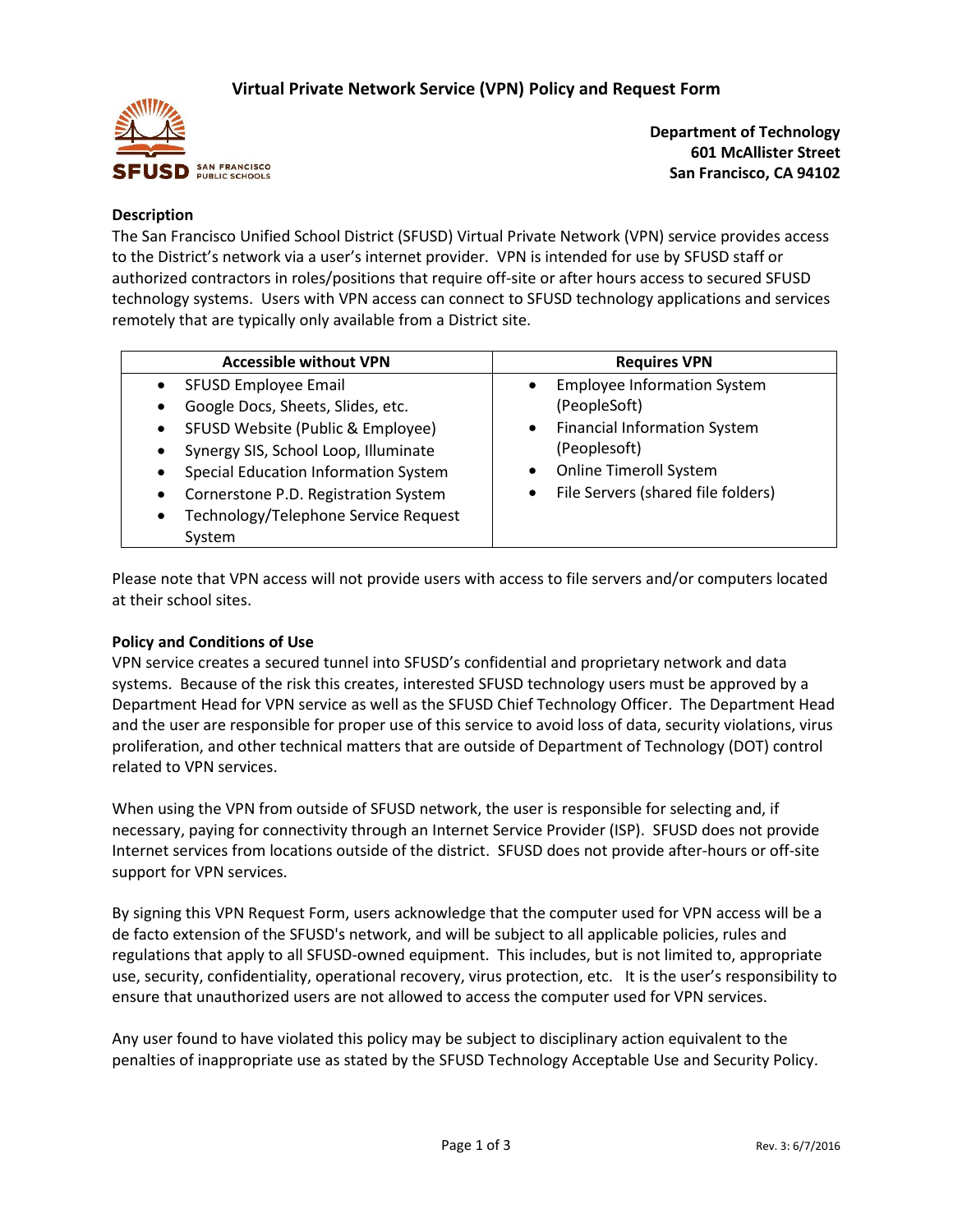# **Virtual Private Network Service (VPN) Policy and Request Form**

### **Procedure**

- (1) Complete the checklist and associated requirements on the final page of this document.
- (2) Sign and date the form.
- (3) Obtain the signature of your Department Head or Site Administrator.
- (4) Scan the completed form and email to help@sfusd.edu.
- (5) You will receive a notification of approval or rejection.
- (6) If approved, VPN software will need to be installed:
	- Employees: You may submit a Service Request to have the VPN software installed on your computer. Alternately, you may bring your laptop computer to the DOT Desktop Support Team Office for their weekly "Laptop Clinic" for installation. Contact the Desktop Support Team at 415-615-8900 for details on the "Laptop Clinics."
	- Non-Employees: You will be emailed information required to install and configure VPN software.
- IMPORTANT: Non-employees requesting a VPN account must already have been issued an SFUSD network account (username and password). If an SFUSD network account is not yet issued, the Non-Employee SFUSD Technology Acceptable Use and Security Policy (AUP) forms and Non-Employee Access Request to Technology forms must accompany this VNP account request.